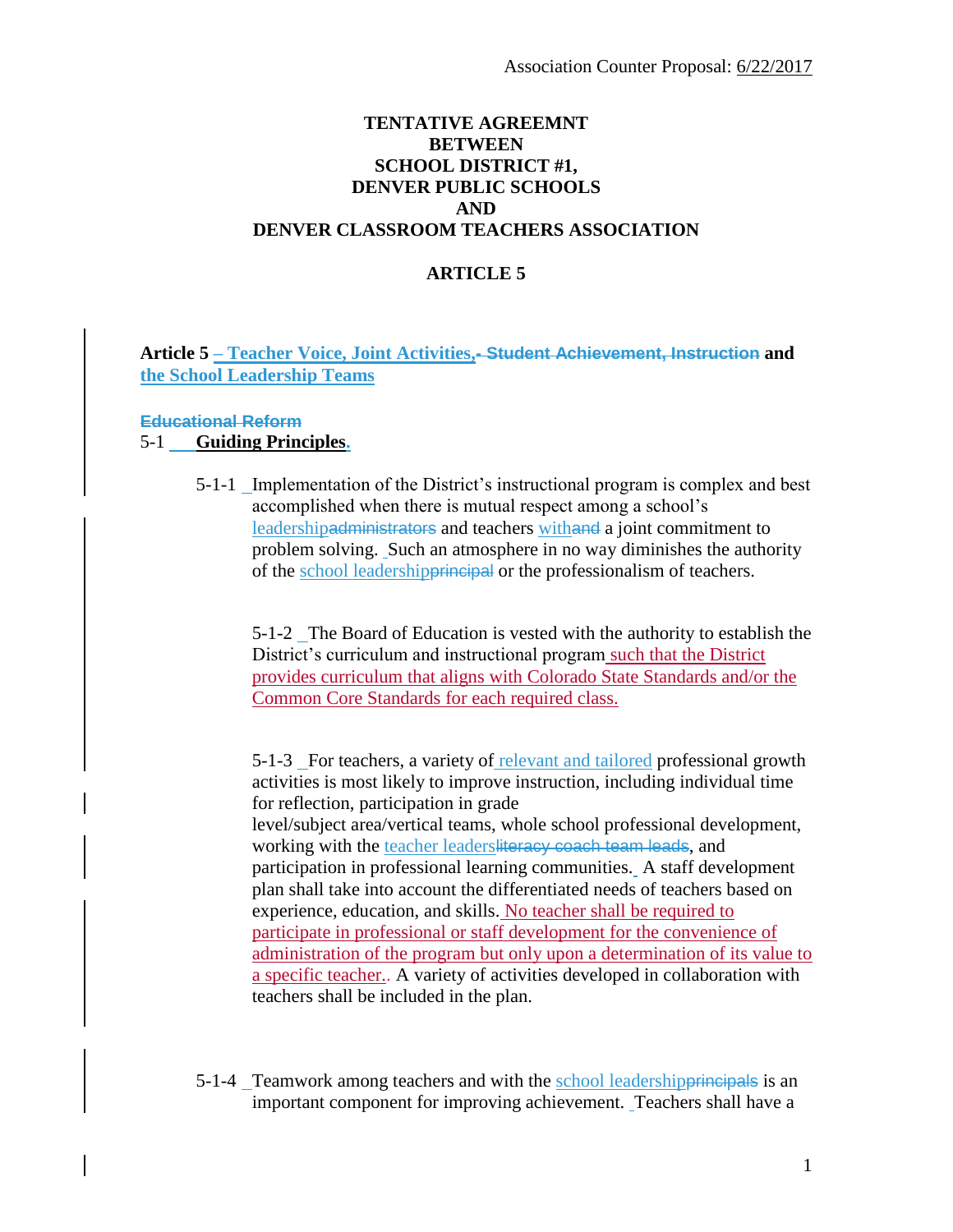significant role in identifying and developing the instructional program. Departments or Grade Level Teams shall select curriculum by a majority vote. Educators have the authority to adapt and supplement curriculum based on their professional discretion in alignment with Colorado State Standards and/or Common Core State Standards.

- 5-1-5 A positive school climate is also an important component of improving student achievement. Principals will work collaboratively and in a nonpunitive manner with teachers and SSPs to create a healthy school climate
- 5-1-65 The District and the Association recognize their collective responsibility to promote positive change in the District. The District and the Association agree that there are huge challenges to address in order to meet our Denver Plan 2020 goalsPrincipals will work collaboratively and that we are better able to address those challenges when there is a positive and effective collaboration betweenin a non-punitive manner with teachers, and SSPs, to create a healthy school leadership and the District.climate.

# 5-2 **Teacher Committees.**

5-2-1 The Superintendent or designee(s) and the Association may mutually agree to form teacher committees to address issues of significance that impact teachers' salaries, wages, hours, and conditions of employment.

5-2-2 The following committees have been formed to work toward that end:

- Agreement Review Committee Articles 6, 7, and 11.
- Advisory District Personnel Performance Evaluation Council Article 10
- $\bullet$  Interim Negotiations Article 6
- Benefits Board Article 30
- Instructional Issues Council Article  $5\overline{.}$
- Collaborative School Committees
- Personnel Committees Article 13
- School Leadership Teams Article 8
- Any additional committees may be formed as needed.

# 5-3 **Instructional Issues Council.**

5-32-1 The District and the Association shall establish a District-wide Instructional Issues Council (the Council) to collaborate, review, and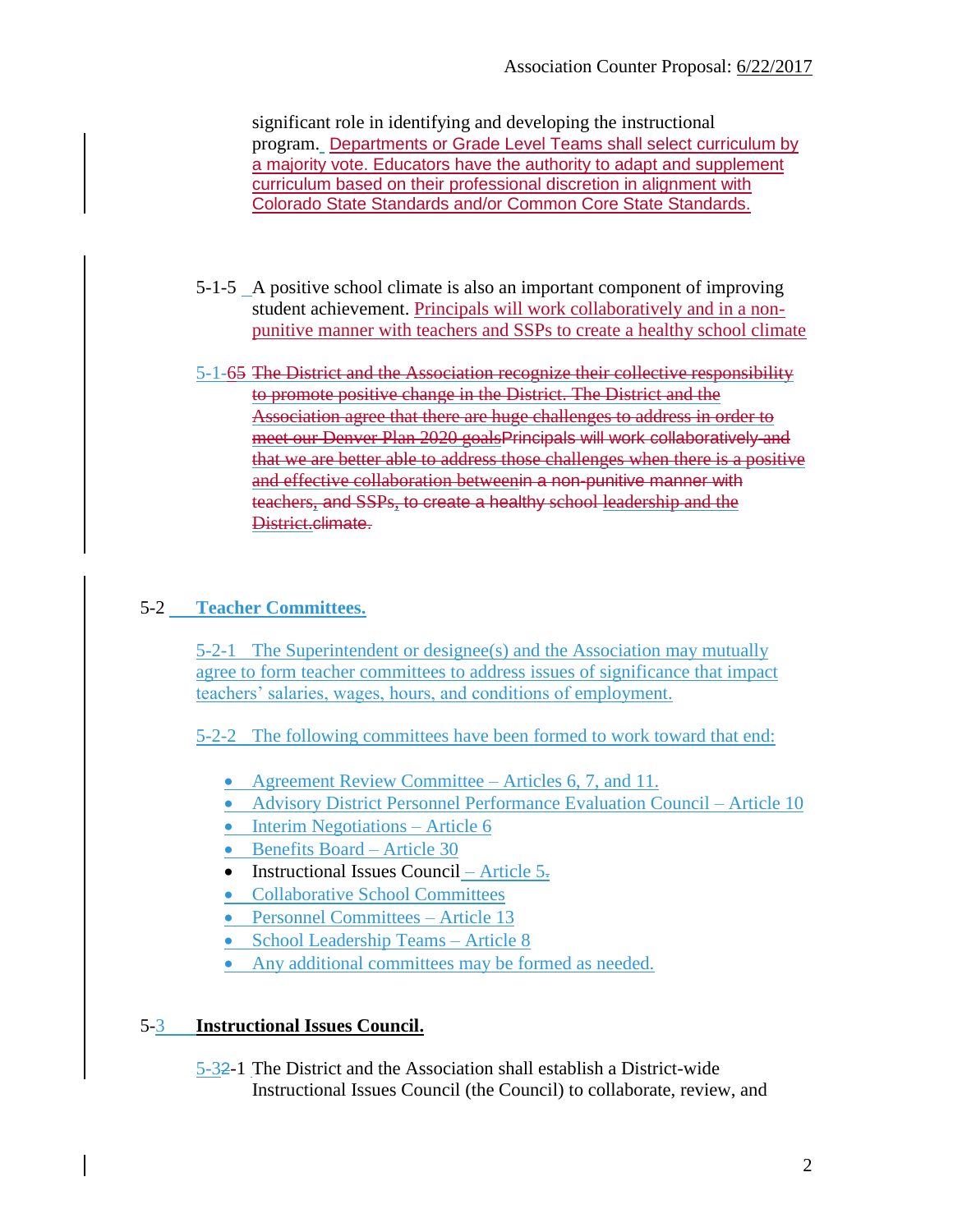problem solve through an open and honest dialogue, in order to make recommendations by consensus, where appropriate, regarding the planning, implementation and ongoing improvement of the District's existing and proposed curriculum, instructional programs, and assessment tools, including professional development. The Council shall be cochaired by a teacher, appointed by the Association President, and a designee of the Superintendent. 5-3-2 -2 Impact on Student Achievement and Teacher Time. When considering a recommended course of action, the Council will consider the impact of the proposed initiative on the: • Estimated potential for improving student achievement; and • Teachers' time to teach and work week. 5-2-3-3 The Council shall operate based on the guidelines below: a. The Council shall have a facilitator, if a source of funding other than the District or Association can be identified. c. The facilitator and co-chairs shall focus on District-level issues and shall jointly develop the agenda. b. The co-chairs shall meet monthly with the Superintendent and Association President to report on the Council's activities and progress. e. The Council shall be composed of a minimumthe Chief Academic Officer (CAO) or successor position, the Association President (or designee) and12 other members, inclusive of 3 and a maximum of the co-chairs: 6 teachers/ SSPs appointed by the Association President and a minimum of 3 and maximum of 6 designees appointed by the Superintendent. e. **from members of the Instructional Superintendent Advisory** Committees. d. The Council shall meet when there is a District-wide issue that is necessary for the Council's discussion and review. The co-chairs for the Association and the District shall provide noticea joint report to the Deputy Superintendent when the Board of Education and the DCTA Board of Directors at least annually. e. The Council would like to convene and on what topic(s). After convening, the Council shall determine by consensus how frequently and how long the group needs to shall-meet in order to address the issue(s) presented.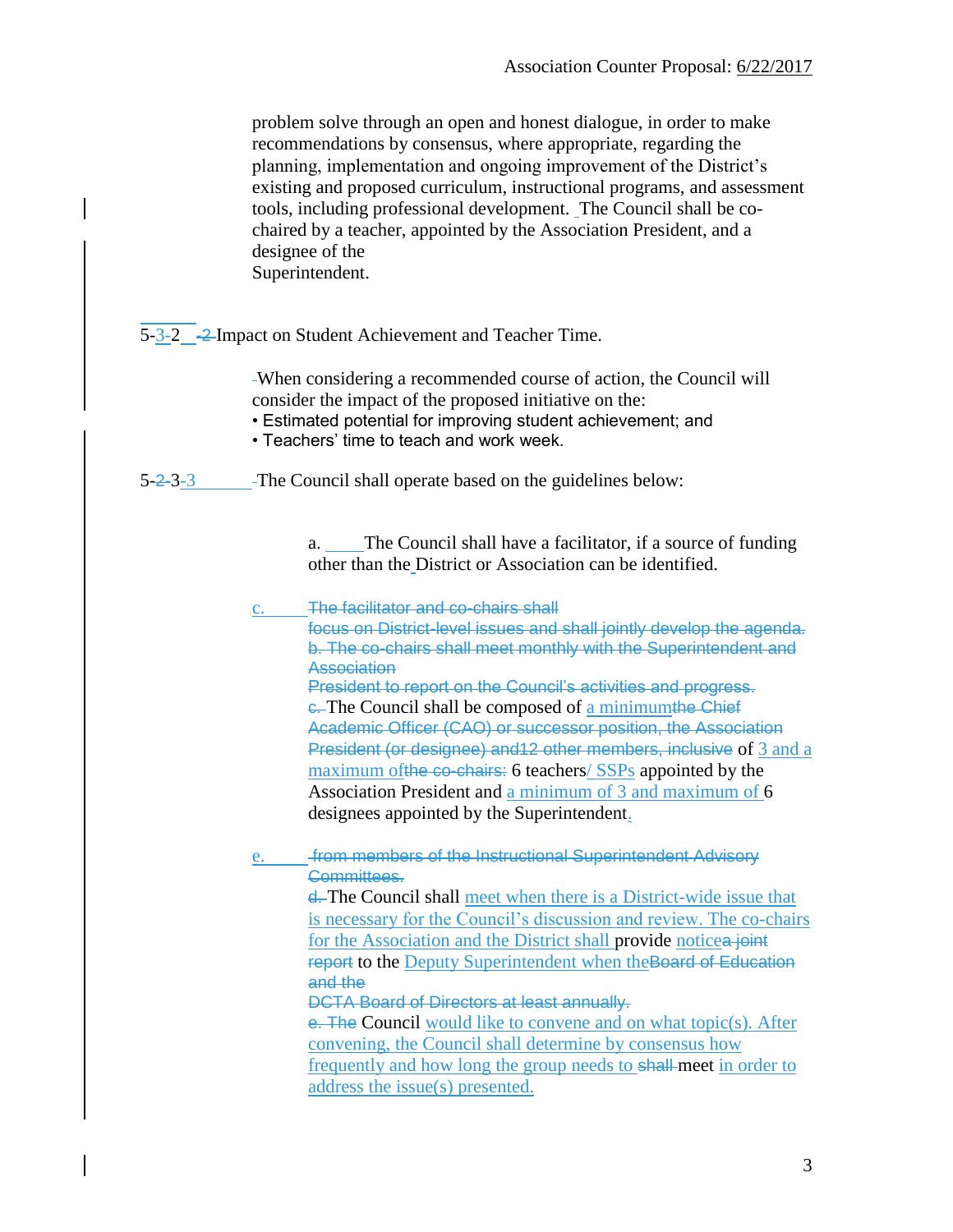- a minimum of once a month, but may meet more often if mutually agreed upon. f. Participation on the Council shall take place during be accommodated by a combination of release time, provided by the District, and voluntary time outside of the teacher work day. compensated at the extra duty rate.
- g. After coming to consensus on a recommendation, the Council will meet with the Deputy Superintendent in order to share any recommendations.

5-4 **Access to** 5-2-4 In the event the Council identifies an area of particular concern requiring more time and additional teacher input, the co-chairs shall notify the Superintendent and Association President of the need for a taskforce to examine the issue and make recommendations to the Superintendent and Association President for redress of the issue. The Superintendent and Association President, within one month of notification from the Council shall agree on the makeup of the taskforce and commission its work.

### 5-3 **Instructional Superintendents:**Superintendent Advisory Committee.

5-3-1 Each Instructional Superintendents will strive to get input from Superintendent Network shall establish an Instructional Program Implementation Advisory Committee (the Advisory Committee), whose purpose shall be to provide a forum for administrators and teachers and SSPs on the to address issues related to implementation of the District's instructional program at one or more schools in the network. In addition, the Advisory Committee shall address implementation of best instructional practices at area network schools, school climate, and/or strategies for increasing enrollment, articulation among schools and professional development by meeting with schools' Instructional Leadership Teams and/or SLTs,in the area. The Advisory Committee shall not address personnel issues.

5-3-2 The Advisory Committee shall be comprised of at least six (6) four (4) administrators, appointed by joining facultythe instructional superintendent, and six (6) four (4) teachers/SSPs appointed by the Association President. The Instructional Superintendent and Association President shall each appoint three (3) teachers and three (3) administrators. Each member shall have at least three years teaching experience. Any additional members will be chosen by mutual agreement. Other staff will be invited to attend meetings, and by responding to requests to -when appropriate.

5-3-3 The Advisory Committee shall meet and conferat least quarterly. Minutes of the meeting shall be maintained, and information shall be disseminated to the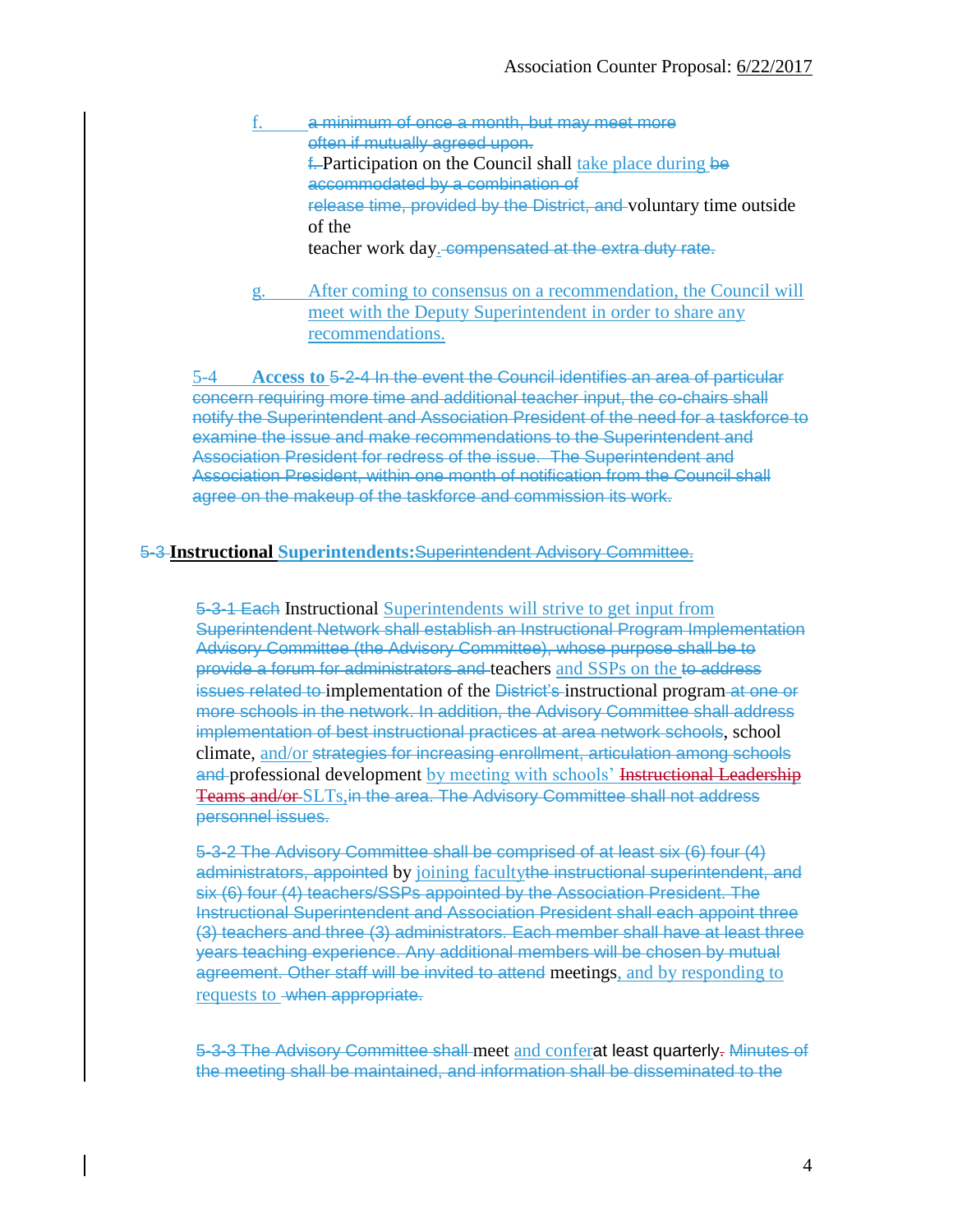Superintendent, Association, the Instructional Issues Council, area network staff and other interested parties.

5-3-4 Each Instructional Superintendent shall communicate with principals and teachers under his/her supervision about the Advisory Committee's purpose and a means by which issues can be communicated for the Advisory Committee's consideration. Staff in each network school shall be notified annually, and when membership changes, of name and contact information for Committee members to facilitate communication of issues and concerns at network schools.

5-3-5 Each Instructional Superintendent shall inform teachers in schools under his/her supervision that they may address personnel problems directly with the Association leadershipAssistant Instructional Superintendent.

#### 5-5

5-3-6 Participation on the Council shall be a combination of release time, provided by the District, and voluntary time outside of the school day paid at the extra duty rate.

5-3-7 Each network shall designate one member of the committee who shall be responsible for reporting issues, concerns, and suggestions to the Instructional Issues Council and minutes/notes of each Committee meeting.

5-3-8 Members of the Instructional Issues Council shall be appointed from members of the Advisory Committees.

#### 5-4 – **School Leadership Team.**

#### 5-5-1

Each school will have a School Leadership Team (SLT) consisting of the principal, the association representative, a teacher appointed by the principal, and a minimum of 3 teacher representatives who should represent a cross section of the faculty including grade levels, specials, department chairs and special service providers. These (SLT) members are elected annually by a majority of the faculty voting by secret ballot. The SLT will seek to operate in an environment marked by mutual support and respect.

5-5-2 The SLT will strive to make decisions by consensus. A consensus is either a unanimous decision or a majority decision that the entire SLT, including the dissenters, will support. If consensus cannot be reached, the matter shall be decided upon by a majority vote. Only official members of the SLT may vote. If consensus cannot be reached, the matter shall be referred to the Instructional Superintendent who shall consult with the Association prior to making a decision.The SLT will meet regularly. Their responsibilities shall include: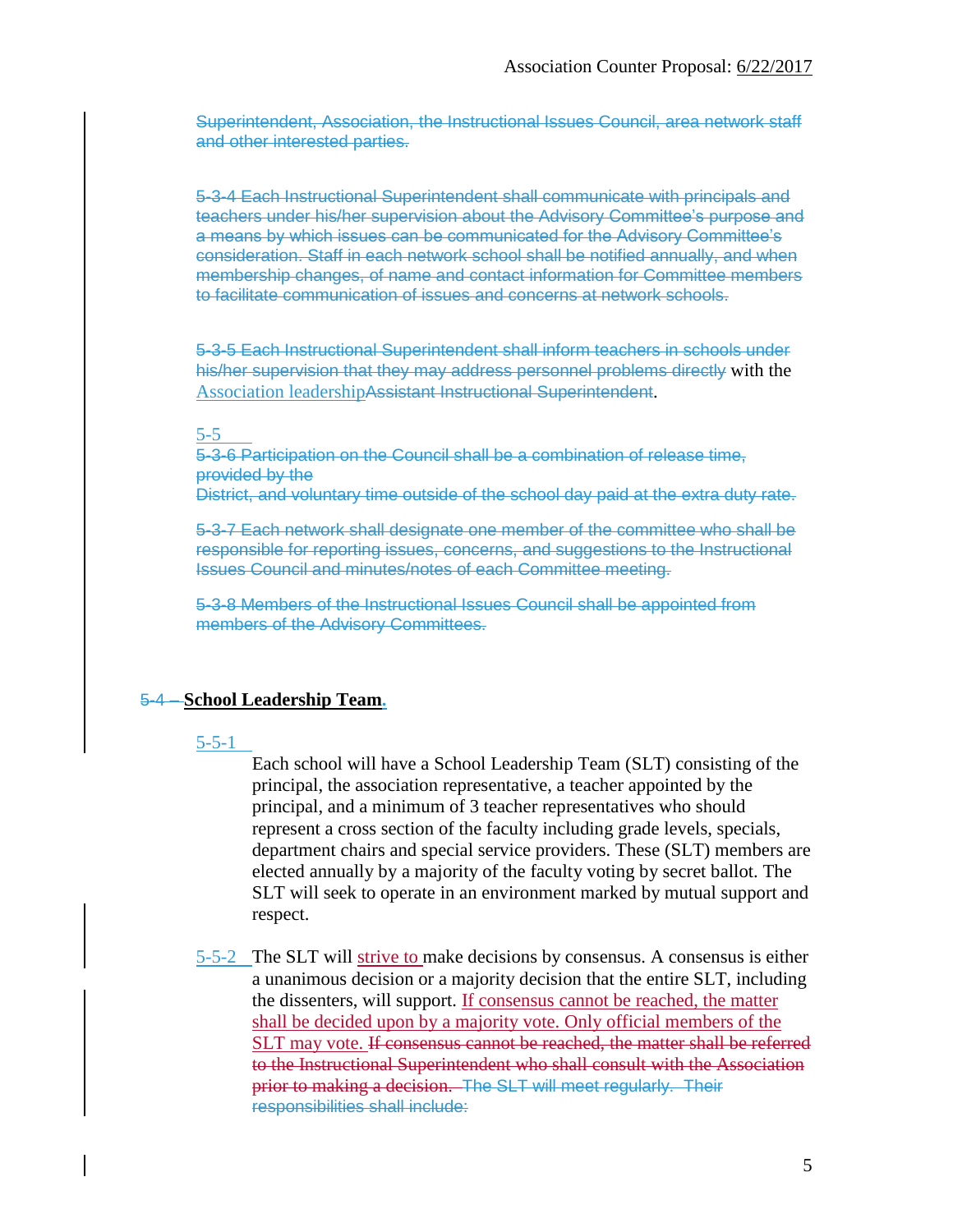## 5-5-3 The SLT will meet regularly their responsibilities shall include:

- a. a. Review data and collaborate in the development of the UnifiedSchool Improvement Plans (or future equivalent);
- $a,b.$ ; Review and collaborate on the design of the school's schedule, including but not limited to:
	- **•** student schedule
	- teacherStudent schedule
- The design of and schedule for the professional development plan within the 40 hour work week. The SLT shall take into consideration other professional development and teacher obligations in scheduling this time.
- professionalTeacher schedule
- Staff evaluation schedule
- **•** Staff coaching and development plans
	- Professional development plan and schedule within the workday and/or workweek
	- Other operational and professional functions (ege.g. committee meetings, faculty/staff meetings, grade-level meetings, vertical team meetings, departmental meetings, planning with instructional personnel, data teams)
	- Staff evaluation schedule
	- Staff coaching and development plans

The SLT shall take into consideration other professional development and teacher obligations in scheduling this time;

c. Review and collaborate on the implementation of the District's instructional program as it specifically applies to classrooms and grades at the school including prioritizing and sequencing activities within the teacher work week

d. Collaborate to identify strategies for increasing enrollment at the school;

e. Collaborate to develop communication strategies for regularly reporting student progress to parents;

f. Collaborate to implement best instructional practices;

- d. Collaborate to identify strategies for increasing enrollment at the school;
- e. Collaborate to develop communication strategies for regularly reporting student progress to parents/families;
- f. Collaborate to implement best instructional practices;
- g. -Plan to identify and reduce non-essential work requirements; and-
- g. h. Perform additional duties as outlined in Article 8.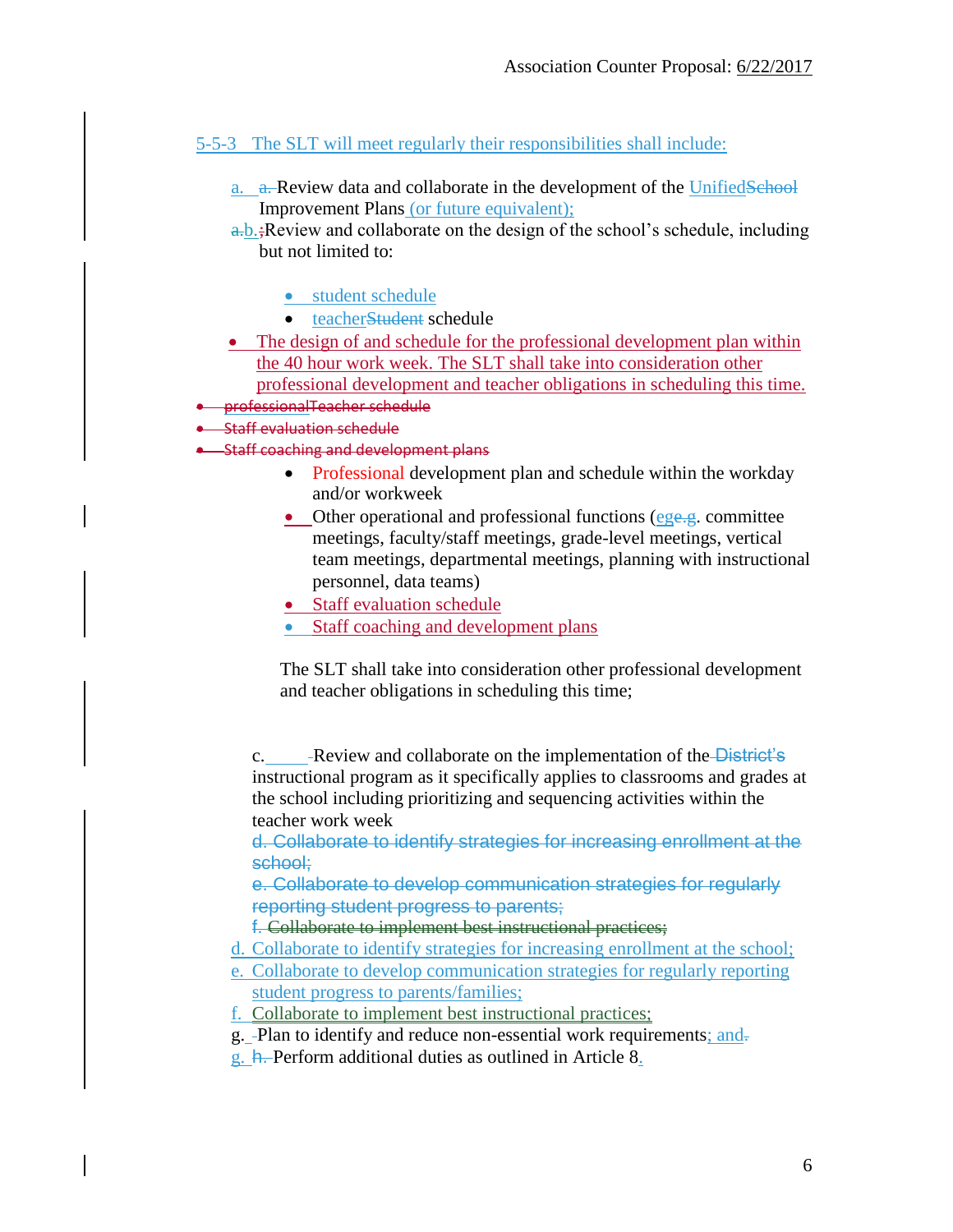$5-5-4$   $-4$  Any principal new to the Districta building shall receive training on SLT procedures and distributive leadership.

5-5-5 Any bargaining unit members who are assigned multiple schools or work in District departments shall be represented by a department Leadership Team (DLT)

5-6 **The Agreement Review Committee (ARC)** has joint membership of the Association, including the chair of its bargaining team and one other teacher leader, and the District, including members of the Department of Human Resources. The ARC is a forum for raising and reviewing issues associated with implementing the terms of this Agreement.

## 5-7 - Increasing Enrollment.

5-75-1 If an increase in enrollment above projections generates significant additional revenue, the parties shall agree to open interim negotiations for the purpose of increasing teacher allocations.

5-75-2 A high priority for the use of increased entitlement revenue shall be additional teacher allocations.

## 5-6 **School Redesigns, Restarts and School Closures.**

5-7-1 Redesign and Restructuring. The Superintendent and the Association President shall meet annually in the fall after the School Performance Framework is released to discuss the by the end of October to identify schools that may be eligible for redesign, closure, or restart. Timelinessubject to Restructuring, Redesign, Closure or Program Change and the timeline for decision making and options regarding restart or closure. Options to Restructuring or Redesign shall be discussed.

### 5-7-2

5-6-1 A school shall be identified for Redesign based on substandard student achievement or substandard growth in student achievement as identified in federal or state accountability systems.

5-7-1-1 Starting in the 2017-2018 school year, the Districts' SPF indicators calculation system shall remain the same for a minimum of three years. Any changes to the SPF calculations must be preceded with written notice to DCTA, formal discussions with DCTA, and public comment jointly facilitated by DCTA. No change shall be implemented unless teachers and SSPs receive notice of the change prior to the beginning of the school year in which the changes will be implemented.

5-76-2 The Restructuring of a school is the alteration of the governance structure of the school, as provided in the reauthorization of the Every Student Succeeds Act. Elementary and Secondary Education Act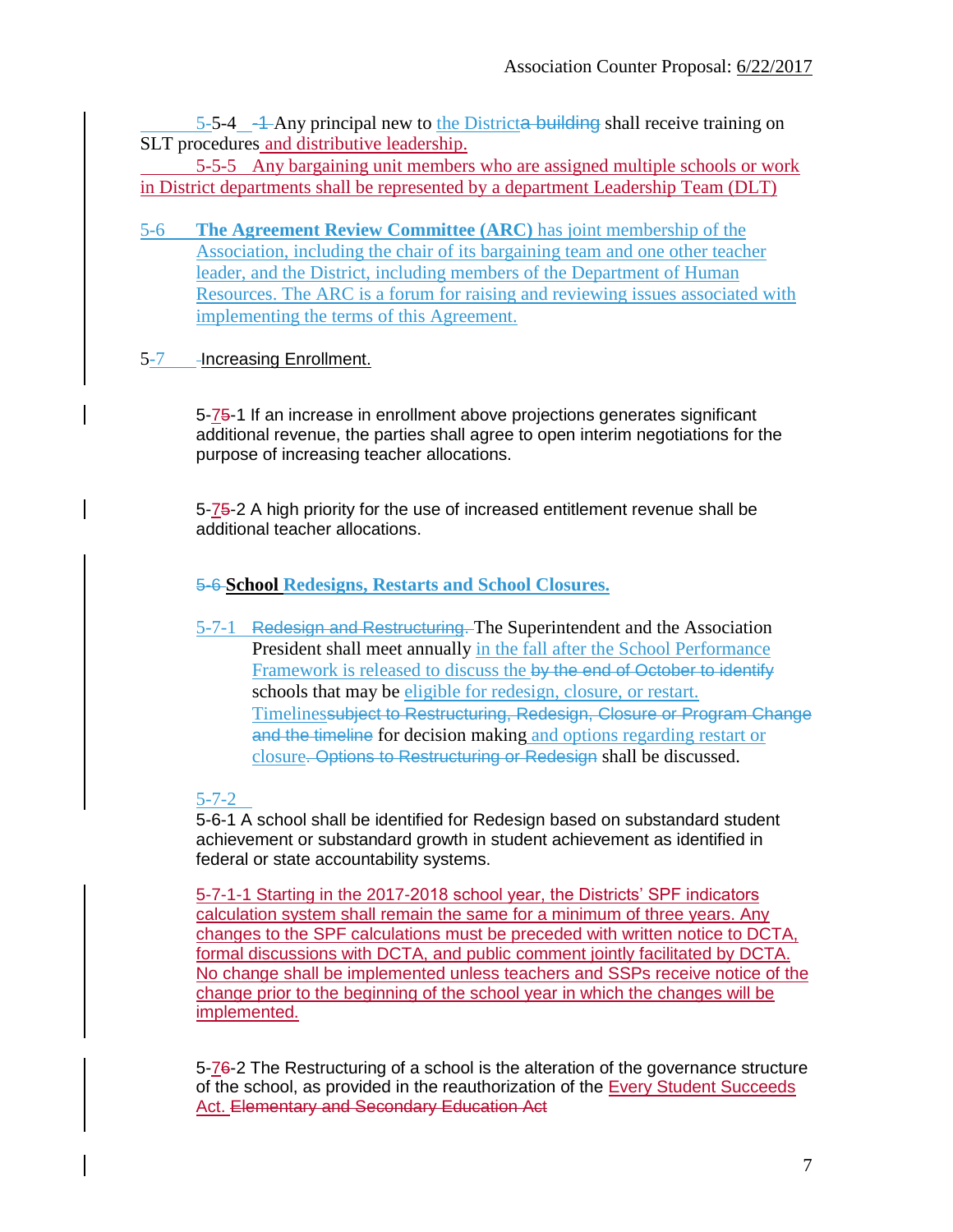5-76-3 A Program Change is a substantial change to the educational program at the school that has been approved by the Board of Education, the CSC, or both. Some or all of the teaching positions at a school approved for a Program Change may be reposted with a new job description that reflects the new program requirements.if a new job description better reflects the new program requirements. Absent a compelling reason, existing faculty shall be given priority in filling theses reposted positions.

5-7-3-1 Moratorium for charter schools: There will be a net zero increase in the number of Board authorized charter schools over the term of this agreement and the total number of students enrolled in charter schools by the end of the school year 2020-2021 will not exceed 101% of the total student charter enrollment capacity as of school year 2016-2017.

5-76-4 The treatment of personnel in schools subject to redesign, restart or closureRedesign, Restructuring and Program Change is described in Article 13.

5-7-53 6-5 The Association and the District affirm that early intervention to improve achievement in a school that may be designated for redesign, restartRedesign or closureRestructuring is in the best interests of the school's students, teachers, parents, Community and the District. Toward that end, Early intervention is consistent with federal and state accountability system timelines. no school shall be subject to redesign or closure until- the District will continue to implement its Tiered Support Framework (or a future equivalent), a structure that proactively targets resources District has provided and documented significant supports for the improvement of school performance. for schools that need additional support. The Association and the District affirm that many internal and external factors contribute to a school's success and will strive to make decisions in the best interest of students, teachers, and the community without placing blame on any one party.

5-7-5-1 Any planning and implementation of Early Intervention must include significant and authentic participation of the school's existing faculty.

5-7-4 Annually, the Superintendent (or designee) and the Association President shall meet, review, and provide input on the supports provided via the Tiered Support Framework.

5-7-65 Annually

Prior to any Board of Education decision, documentation and results of previous inverventions must be reviewed with the school faculty, the Association, and the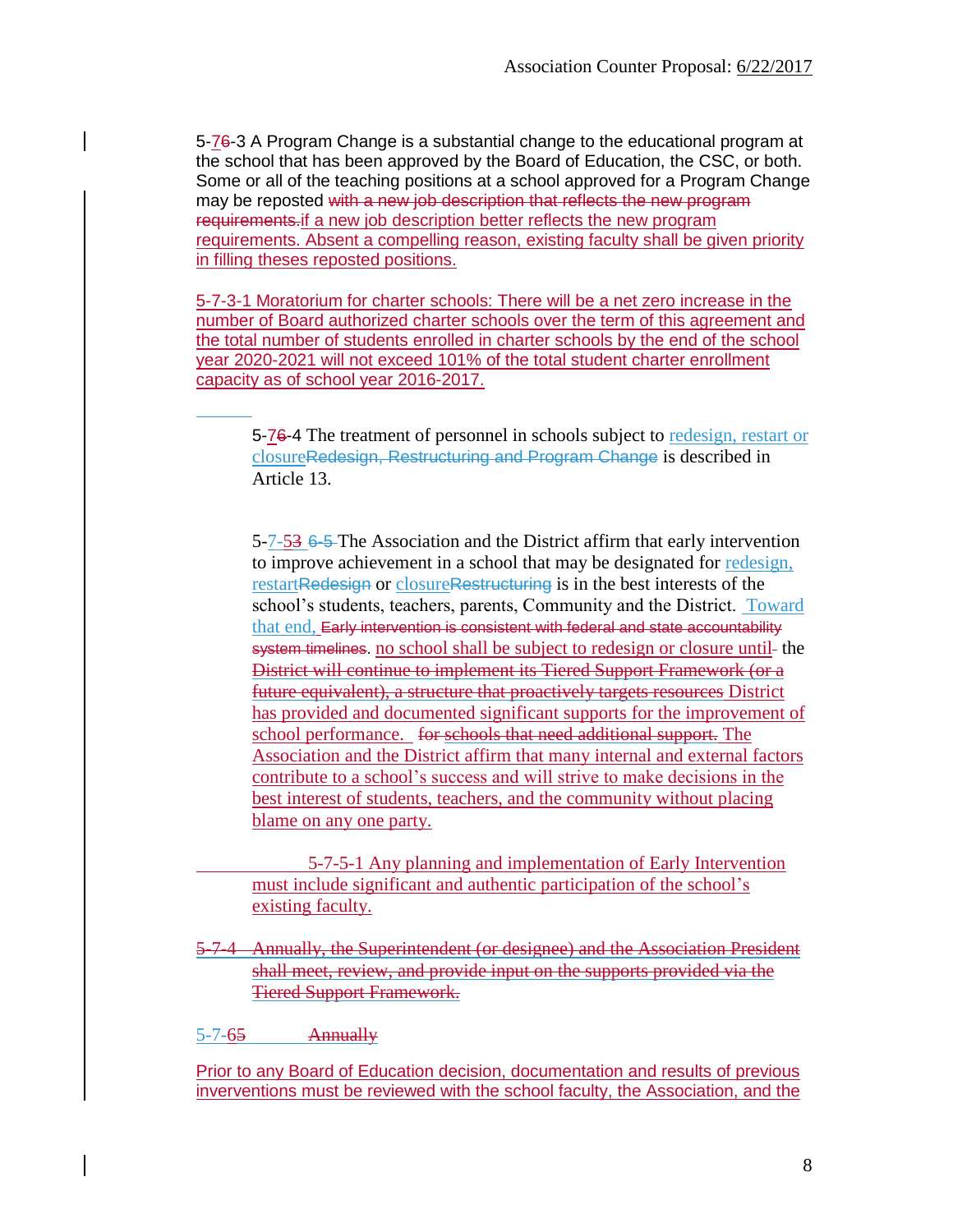community. The SQR, or any successor tool or instrument, in its entirety, must be published and communicated to the school staff and community within 10 school days of receipt by the District. Following publication of the SQR DPS and DCTA will jointly plan and conduct a minimum of 3 separate public forums to review the results of the SQR, receive public feedback and proposals to increase school performance prior to any action of the School Board. The Board shall engage in meaningful consideration of the results of the community meetings..

a. If a school receives an "unsatisfactory" State Accountability Rating (SAR),

the Association and the District shall meet to consider whether or not a team

should be constituted to review the school. If a review is warranted, the nature, extent of the review and composition of the team shall be identified.

b. If a review by a team is warranted, at least one member of the team shall be a teacher appointed jointly by the Association President and the Superintendent.

c. The extent to which the recommendations of the review team are implemented and their effectiveness shall be periodically reviewed. During the second semester of the school year in which a Redesign or Restructuring has occurred, the Superintendent (or designee) and the Association President shall meet and review the culture, climate, student achievement and parent satisfaction of the redesigned or restarted schools.school. The information gathered will also be shared with the Board of Education in order to helpand the Board of Directors and used to inform any future decisions about Redesign or Restructuring.

5-8 Prior to the Board of Education making the decision to restart, redesign, or clos a school in the District, it must first commission an independent study to determine whether previous efforts to do so at other schools were successful and, if so, what the factors that led to the success were. The study shall be conducted with input from the Association and all findings shall be issued to the public.

5-9 Bond and Mill Levy Oversight

5-9-1 When a new Bond or Mill Levy is approved by voters, the Association and District shall immediately convene a taskforce to create a plan to allocate monies in accordance with the Bond and/or Mill Levy. The taskforce shall consist of equal numbers of District, community/parents, and Association representatives. Cost of the taskforce shall be paid by funds generated by the Bond and/of Mill Levy.